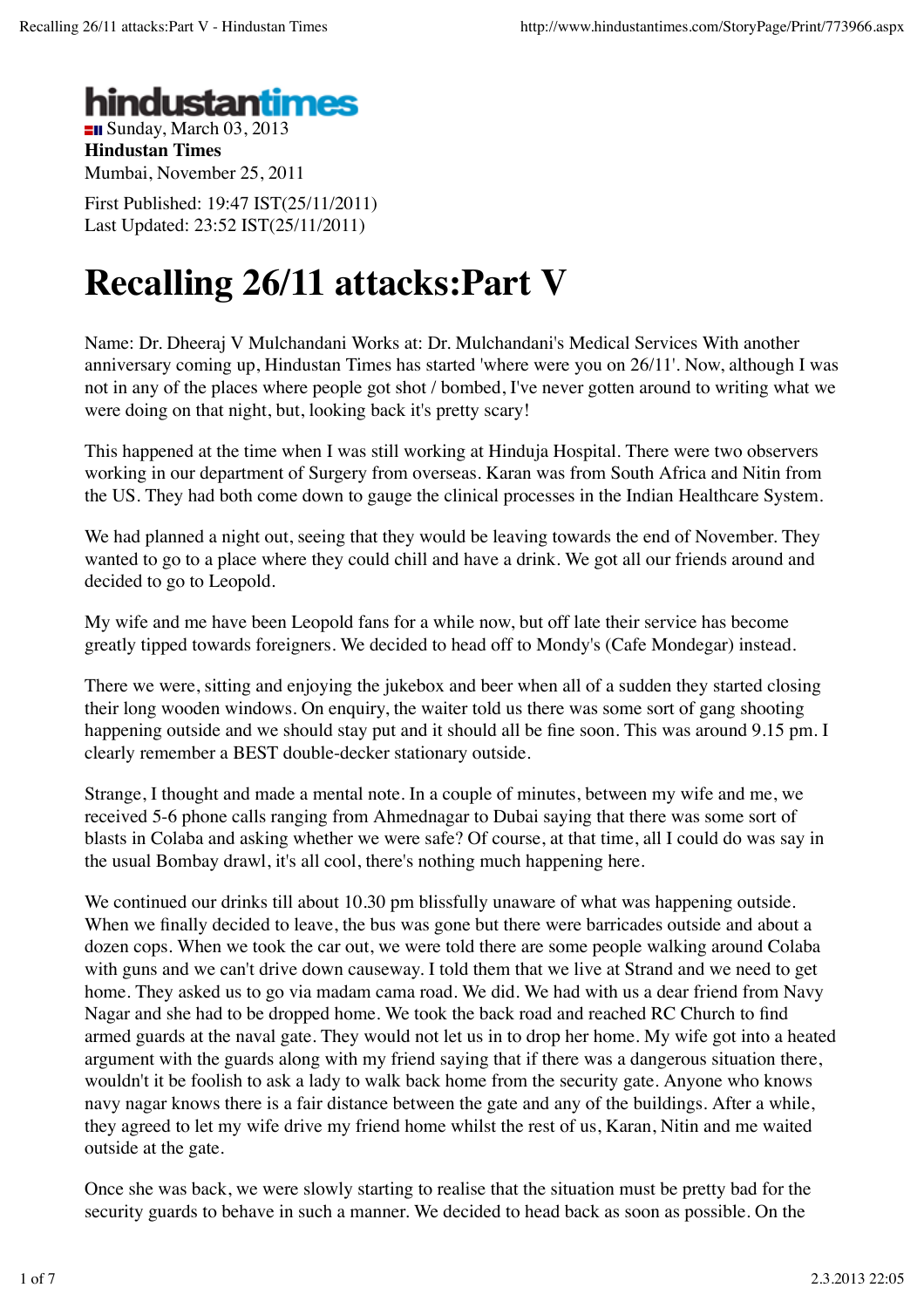way back, we were once again stopped at Sassoon Docks, with people telling us we can't drive through there onto S.B.S. Marg. There has been a bomb blast on the road, he said. How am I to reach home, I asked them? They said take the back road.

This back road I keep referring to is actually the Badhwar Park Road. The same place where the now infamous group entered my Bombay! We took that road and reached the electric house signal. Once again, we were stopped by the public. There were hardly any cops here yet. As luck would have it, one of the people knew us quite well. He worked in my wife's cousins shop. He convinced the crowd to let us go and that we stay close by.

This is another thing that is clearly etched in my brain. I made that drive from Electric house to Strand Cinema in less than 20 seconds and I did not see one thing moving on that road at that time. It was close to midnight and it was a strange sight to see Colaba empty.

Keep in mind, till now, none of us either heard or saw any gunfire or blast. We reached home safely and the first thing we did was switch on the television to get the news! Almost as soon as we did so, we heard a powerful blast that shook all of us to our very bones, including the house. It came from Nariman House, just a few buildings away.

My friends from overseas were in shock. So were we. We spent the next 3 days glued to the television, up on the terrace (rather foolishly now that I think of it) looking at Taj burn and Nariman House make shooting noises. My wife got goosebumps when she saw the commandos being air dropped on the roof there. Not something any of us will ever forget.

I applaud the staff of Cafe Mondegar though! I'm sure someone there knew it was a terrorist attack but they made sure none of the patrons knew that before we were ready to leave. It could have been chaos if they did.

---

Name: Megha Shrimali Age: 20 years Occupation: BMM Student (Undergraduate)

My Parents and siblings were out of town, sitting all tucked up inside my home, I switched on the television, and that was the time I saw (literally) and heard that our Mumbai was under siege.

Phone calls started pouring in, my parents ruled out an emergency-like scenario on me; do not attend unknown numbers, do not go out of home, they were terrified with the news sitting all far away from me. I felt so unsafe in spite of sitting all safe inside the 4 boundary walls, away from where the horrific incident was actually taking place.

At that time I just wondered, if I can feel unsafe at my home, what about those who were actually going through the disastrous menace? What about those who's near ones' were present there, where the terrorists held hostages?

After 2 years of this Black Day in our city I conclude this in mind that -No Place is safe, not even our homes. We just got to fight back and recover from every disaster. Just like how every Mumbaikar did after the attack on humanity and Innocence on the 26/11.

---

Nikita Talreja, Kalyan resident Age: 19 Occupation: Student (CA)

I just returned from my classes when the things started unfolding.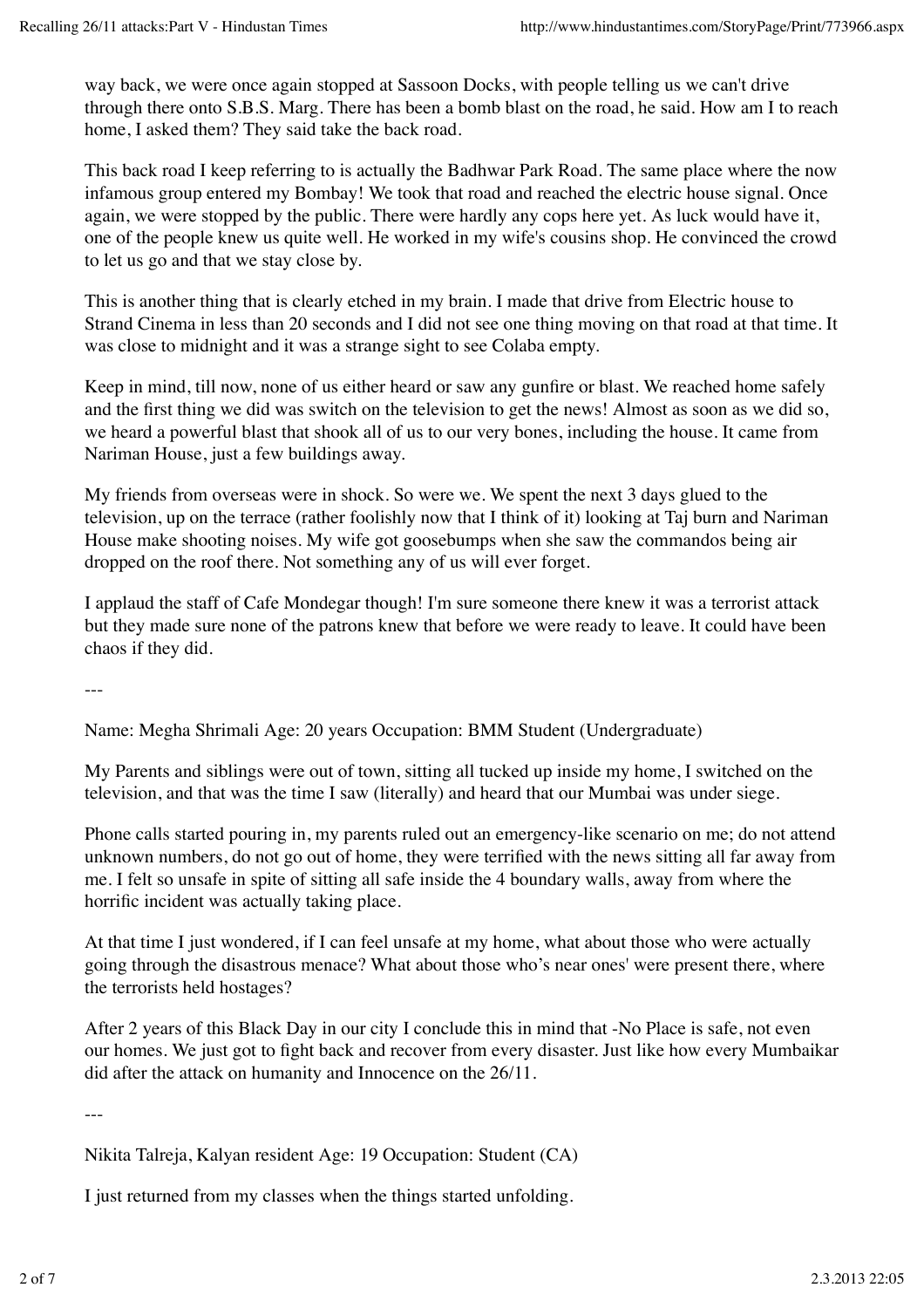Mumma just opened the door and without asking anything to me, she went back to watch Television.

I was puzzled as to what's so interesting on it.

Leaving my bag on the table, I was watching something which gave me the shock of my life. INDIA was on under a TERROR ATTACK.

I stood there digesting the whole ongoing; for it wasn't something reel but real.

And then the whole chase began as to locating the terrorists and making sure most of the people are saved.

26/11 is engraved on my mind for three reasons:

1. The inhumanity of the ones who were out shooting in all possible directions just because they were trained to do so. 2. The after incident treatment of Kasab. 3. It's the best example for the tagline, "Move on!!"

Almost life came back on track once the 4-5days chase was over.

We were sorry for the ones, who lost their lives, we were angry over the ones who were responsible for it, All said but all faded away in a matter of days; Just because we were the onlookers.

But the ones who lost their closed ones still have fresh memories and find it difficult to gulp in certain after incident effects.

Everybody is right on his/her place stating we have our own life to look after, but think over it....

ISN'T OUR COUNTRY AN EXTENDED FAMILY....

It is certainly; just because members are increasing too much we are not able to bring this thought back....

---

Name: Kamal Mangwani Age: 41 years Occupation: Manager - International marketing

When everybody was glued to their TV sets looking at the stunning, horrifying and shocking pictures of the attack and busy blaming Pakistan, I was also watching TV. The only difference was that I was in Pakistan itself!

I was on a business trip to Pakistan on behalf of my company Premco Global Ltd and was in the middle of my trip when the attacks happened. I was in Faislabad, the native place of Ajmal Kasab. Everybody back home was worried and I had to decide on the fate of rest of my trip but since there was no flight before following Saturday I decided to stay back.

Pak media covered attacks throughout and I could hear news of terrorist's origin of Pakistan. The worst part was that I was hearing about Pakistan's involvement sitting in Pakistan itself. Everybody was talking about the attacks and everybody I met expressed their grief over it. My Pakistani associates took extra care of my security and tirelessly condemned the attacks.

I traveled to Lahore after 2 days and everywhere I went, people I met were extra loving and caring. I was moved by their sensitivity. They hated the crime and couldn't believe that Pakistan could be involved. I met few who apologized to me and told me that they carry immense respect for India and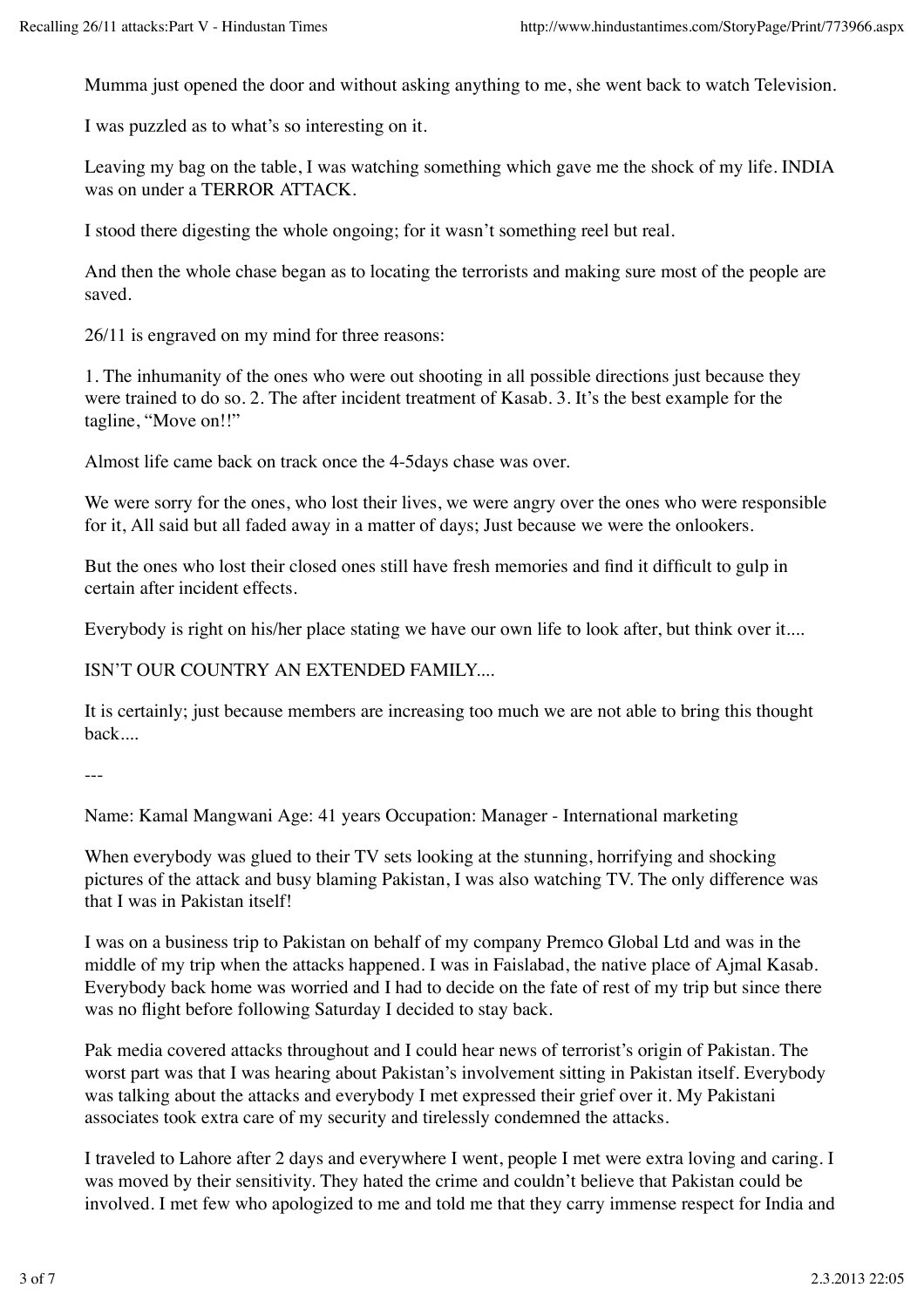criticize such heinous acts. I could see that people on both sides are innocent and kind in general and it is because of very few vested interests that we carry such feeling of animosity towards each other.

---

Ashish Agarwal Raheja Vihar, Powai, Mumbai Profession : Banker

November 26, 2008 is an unmemorable date in my life. It was a normal evening but there was something unusual which was bothering me, which I was not able to ascertain.

I was winding up for the day at around 8.00pm when I realized I had to check if my cousin who was supposed to come to Mumbai from Delhi to attend a Doctors Conference has reached Mumbai or not.

I was getting down from the stairs of my office at second floor in Lower Parel when I called her. She was very disappointed for not being able to attend the conference as there was an unannounced strike in their hospital and all Resident Doctors had to compulsorily stay back.

We were regretting we had to drop all the plans we had made for her trip. I had come to the parking lot and just sat in my car when I saw getting a call from my Delhi's next-door neighbor where my parents stay.

I was surprised as they do not call at this time. My heart started pounding. I took the call when Aunty asked me, How am I ? etc etc.. I simply asked, Aunty what happened. She informed cautiously, my mother had fallen unconscious and my father has taken her to hospital with the help of neighbors.

I was shocked.

I controlled myself and immediately called my elder brother who works for a Bank at BKC. I just told him, I am coming and will go home together. He is very soft hearted and emotional.

We started from BKC to our place at Powai. I slowly told him about Mom. He was speechless. We tried speaking to Dad but standard reply, all is well,don't worry.

This was creating further anxiety. We reached at my brother's home when we got a call from my cousin sister again enquiring our whereabouts. She was terrified. She asked us to switch on the TV and watch news. Mumbai was rocked by another bomb blast.

Considering it just another bomb blast and thanking God we were not there, I opened the laptop and started looking at flight details contemplating at what time we should go, a night flight or a morning flight? As we were discussing and wondering, the scene on news channel was turning serious. It was not just bomb blasts it was more than that. We were confused but decided to take morning flight. I made a list of all possible flights.

Still no comforting news from Delhi was coming. I came to my home wondering how to share the news with my wife. She was expecting our second child. That's when we saw on TV, Oberois and Taj Palace were under siege. It was one of the worst sights one can even imagine. I managed to tell her about mom. I was in continuous touch with my brother and father not able to figure out when we will be able to leave. That night I did not even winked my eye. I was wondering is this for real or a fiction? At 2.30 am, my father finally disclosed my mother had suffered from a Paralytic attack but he was not giving any detail. I was in tears. We brothers were desperately waiting for the morning to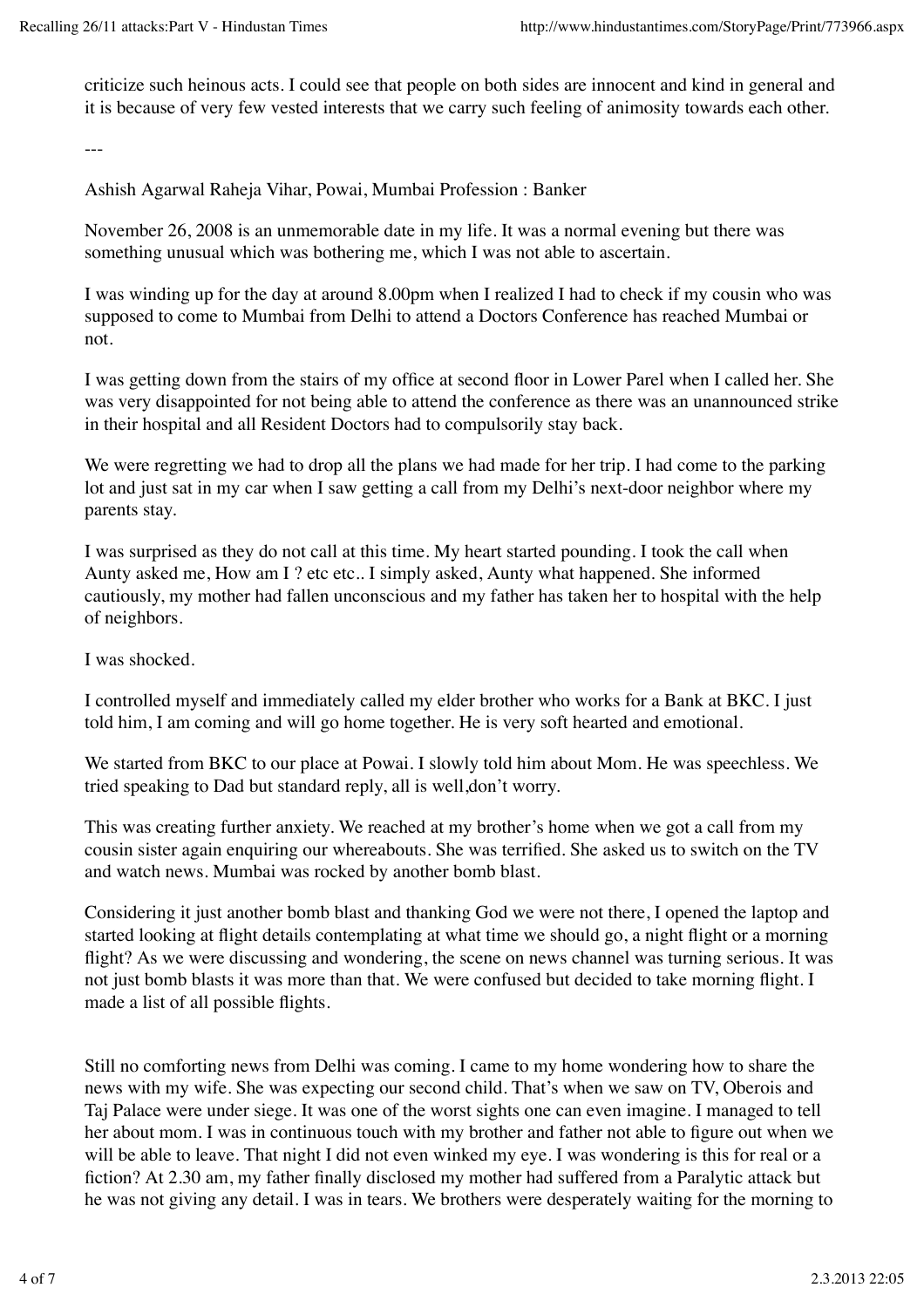show. Skepticism was there in mind, will be able to reach airport, will everything be well at the Airport? What sort of security will be on the airport and on the way to airport.

We were ready by 5.30 am. We called in for a cab, which we got easily. Reached airport in no time, all roads were empty. Security at the airport was as casual as nothing has happened. Now you can understand why the security breach is so easy. We managed to get on board the second flight for the day. We reached hospital directly. My mother was in ICU and her condition was not good. God was kind, she survived the Paralytic attack but my heart goes out for the families of unfortunate victim who could not survive the terrorist attack.

---

Arif F Bandukwala Minerva Industrial Estate, Bunder Road, Sewri (East)), Mumbai 400 015 (India)

My Name is Arif Firoz Bandukwala, I am 56 years old and I am a Mumbaikar since my birth.

I am a businessman by occupation, manufacturing packaging materials at Sewree, Mumbai.

My uncle, Sir Gulam Noon (now, The Lord Noon Kt, MBE) who is also my senior business partner was in Mumbai and he was staying at Taj Mahal Hotel, as he always does, during his visit to India in November 2008.

On that fateful Wednesday on 26th November 2008, I went visiting Lord Noon in his suit no. 361 on 3rd floor of Taj Mahal Hotel. Also present in the room were three of his business associates from UK, US and Ireland apart from the elder brother of Lord Noon and one of our business associate.

At around, 9.15 pm, Lord Noon went down to the Hotel lobby to see off Mr. Finbarr O'Driscoll, President, Kerry Ingredients Asia Pacific as he was flying back. Lord Noon was back in the suit by 9.25 pm.

Originally, we were supposed to have dinner at one of the restaurant at Taj, but as the destiny had willed, we were having Lord Nooon's favourite delicacies (brought in by his family) in his suit that night. At precisely 9.30 p.m. the firing started and we were all startled and confused. In a few minutes, my driver who was waiting for me in the hotel parking lot called me on my cell alerting us that something was wrong and some terrorist attack was in progress inside the hotel and that we should not come out of the room.

After that it was a total pandemonium. Our only source of information was our cell phones and we kept receiving calls from our family and friends from all over the world, informing us that it was a systematic serial terror attack at various places in Mumbai and live coverage by televisions was conveyed to us (our room TV was switched off by the hotel to prevent panic). Six of us, Lord Noon, his elder brother Abbasbhai, our associate Ismail, Mr. Bob Carnell , Mr. Peter Dillane (both from Kerry Foods group) and myself were confined to the suit no. 361.

For a considerable period of time the hotel desk was advising us to maintain calm, stay put in our room, switch off all lights, stay silent and vigilant and wait for the rescue. I salute the exemplary courage and sense of duty shown by the hotel staff.

We were informed by friends that terrorists were seeking foreign nationals, more particularly from US and UK, and killing them indiscriminately, we were really worried as we had three such people in the room, including Lord Noon.

We moved some heavy furniture, jamming and securing door. We were informed that terrorists were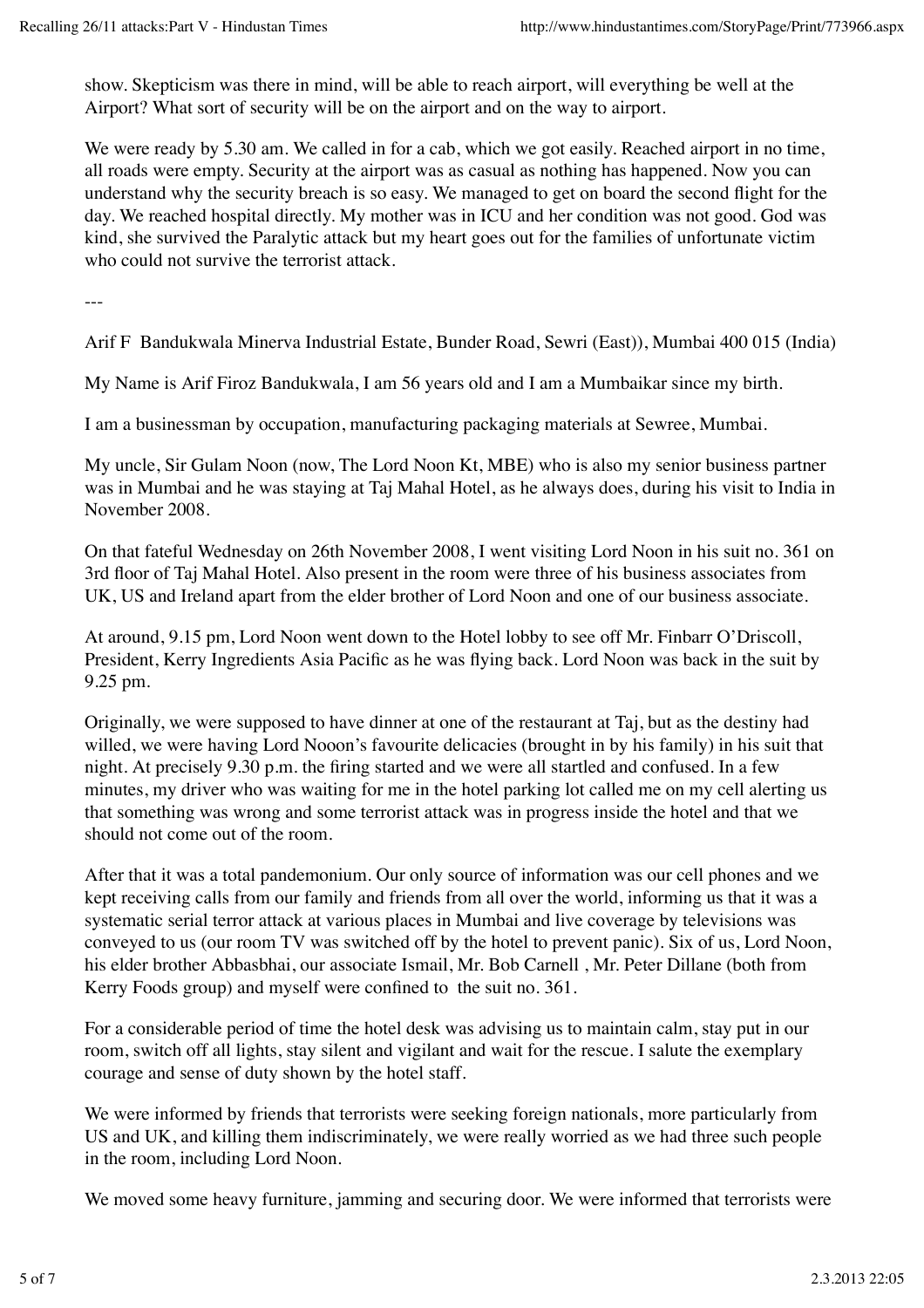holed up in room no. 360 and only a wall was between them and us. Shortly, there was a huge noise of a bomb blast and again our friends told us that the dome above the sixth floor was on fire

As smoke started to enter the room, our friend from Kerry Foods who are from Ireland and have some experience in combating such situation, used wet towels to block out the smoke by placing them at the door. Soon we were without air conditioning, without light, without TV, without landline telephones and with our cell phones fast running out of battery. Twice we contemplated escaping from the room, but wisely decided against it.

Even though the constant firing was taking place in the other part of the hotel, our side was relatively quieter. Each one of us went through the entire gamut of human feelings – from fear, to anger, to despair and helplessness, to being nostalgic, to being spiritual and philosophical.

We all must have seen our entire life like a movie in a fast forward mode and rued the missed opportunities to do the right things we should have done and also thank almighty for some right things done by us for family and dear ones. I can recall every moment of the tumultuous night, when all of us maintained our sense of proportion and calm, even retained the sense of humour to see us through.

It is said that the tough time and trying circumstances bring out the true character of a person. It was most gratifying to see the humane side of a top executive, caring and gutsy behaviour in the worst possible crisis, Lord Noon's redoubtable leadership qualities and ability to stay calm in the crisis and thinking fast on his feet, will always remain etched in my memory. In the end, we were all resigned to the destiny, firmly believing that no harm will come our way as we all have been good human beings, deciding that we will not go cowardly and if it comes to a show down, will take out a couple of terrorists with us.

Late in the night, when we all were trying to relax and take a little nap which was proving elusive for me, I got a call from my wife informing me that TV was showing fire brigade rescuing some guests from first floor. I switched on the light and came to the window and started waving for help. All media waiting at Gateway of India captured the moment. Finally, the fire brigade came to our rescue and broke open the window and helped us all escape the ordeal at around 6.30 a.m. on 27th November.

Although, almost three years have passed, the memory of that night is still fresh in my mind.

---

Name: Manjari Jha Age: 25 Years Occupation: Trainer

Mumbai has a soul, an indefatigable spirit and an unassailable pride. Mumbai is such a place! That is what I had always believed about the city. They say to know Mumbai, you have to understand the smell of this city, hear the stillness of the sea and enjoy the music of noise.

On 26th November 2008, when everyone from this city was busy as always, pedestrians would have walked closely the Nariman Point, guests who stayed at Taj would have never thought they would witness a gory day and children who wandered on streets obliviously would have never thought they would see brutality and bloodshed.

I was a student then. I was pretty unaware that an incident like this would change someone's life so much. I was in my classroom when somebody had hit the panic button, we frantically started calling and wishing that no one was hurt. It was difficult to believe that people in a part of this city were attacked with gun, grenades and were held hostages. We silently prayed that no life is taken, but an